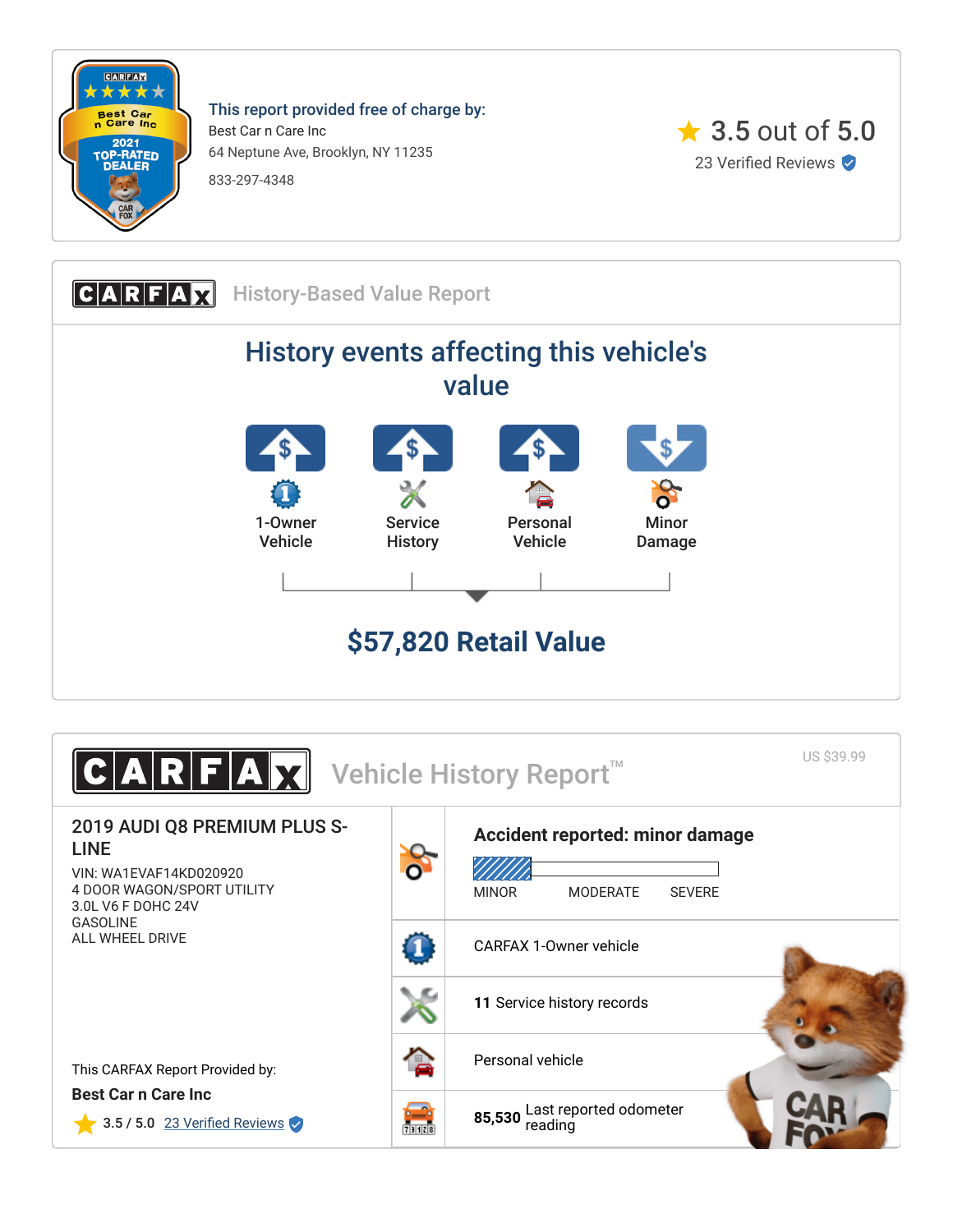This CARFAX Vehicle History Report is based only on [information](http://www.carfax.com/company/vhr-data-sources) supplied to CARFAX and available as of 3/22/22 at 5:27:37 PM (CDT). Other information about this vehicle, including problems, may not have been reported to CARFAX. Use this report as one important tool, along with a vehicle inspection and test drive, to make a better decision about your next used car.

<span id="page-1-1"></span>

| $ C $ A $ R F $ A $ x $<br><b>Ownership History</b><br>The number of owners is estimated | Owner 1    |
|------------------------------------------------------------------------------------------|------------|
| Year purchased                                                                           | 2019       |
| Type of owner                                                                            | Personal   |
| Estimated length of ownership                                                            | 3 years    |
| Owned in the following states/provinces                                                  | California |
| Estimated miles driven per year                                                          | 29,423/yr  |
| Last reported odometer reading                                                           | 85,530     |

| <b>CARFAX</b> Title History<br>CARFAX guarantees the information in this section | Owner 1                         |  |
|----------------------------------------------------------------------------------|---------------------------------|--|
| Salvage   Junk   Rebuilt   Fire   Flood   Hail   Lemon                           | <b>Guaranteed</b><br>No Problem |  |
| Not Actual Mileage   Exceeds Mechanical Limits                                   | <b>Guaranteed</b><br>No Problem |  |



**GUARANTEED** - None of these major title problems were reported by a state Department of Motor Vehicles (DMV). If you find that any of these title problems were reported by a DMV and not included in this report, CARFAX will buy this vehicle back. [Register](https://www.carfax.com/Service/bbg) | [View Terms](http://www.carfaxonline.com/legal/bbgTerms) | [View Certificate](https://www.carfaxonline.com/vhrs/WA1EVAF14KD020920)

<span id="page-1-0"></span>

| <b>Additional History</b><br>C A R F A <br>Not all accidents / issues are reported to CARFAX                         | Owner 1                 |
|----------------------------------------------------------------------------------------------------------------------|-------------------------|
| <b>Total Loss</b><br>No total loss reported to CARFAX.                                                               | No Issues Reported      |
| <b>Structural Damage</b><br>CARFAX recommends that you have this vehicle inspected by a collision repair specialist. | No Issues Reported      |
| <b>Airbag Deployment</b><br>No airbag deployment reported to CARFAX.                                                 | No Issues Reported      |
| <b>Odometer Check</b><br>No indication of an odometer rollback.                                                      | No Issues Indicated     |
| Accident / Damage<br>Accident reported: 05/13/2019.                                                                  | <b>Minor Damage</b>     |
| Manufacturer Recall<br>No open recalls reported to CARFAX.                                                           | No Recalls Reported     |
| <b>Basic Warranty</b><br>Original warranty estimated to have expired.                                                | <b>Warranty Expired</b> |

<span id="page-1-3"></span><span id="page-1-2"></span>

|            | $A$ $R$ $F$ $A$ $T$        | <b>Detailed History</b> |                                                     |
|------------|----------------------------|-------------------------|-----------------------------------------------------|
|            | Owner 1<br>Purchased: 2019 |                         | Personal Vehicle<br>29,423 mi/yr                    |
| Date       | Mileage                    | Source                  | <b>Comments</b>                                     |
| 02/19/2019 |                            | <b>NICB</b>             | Vehicle manufactured and shipped to original dealer |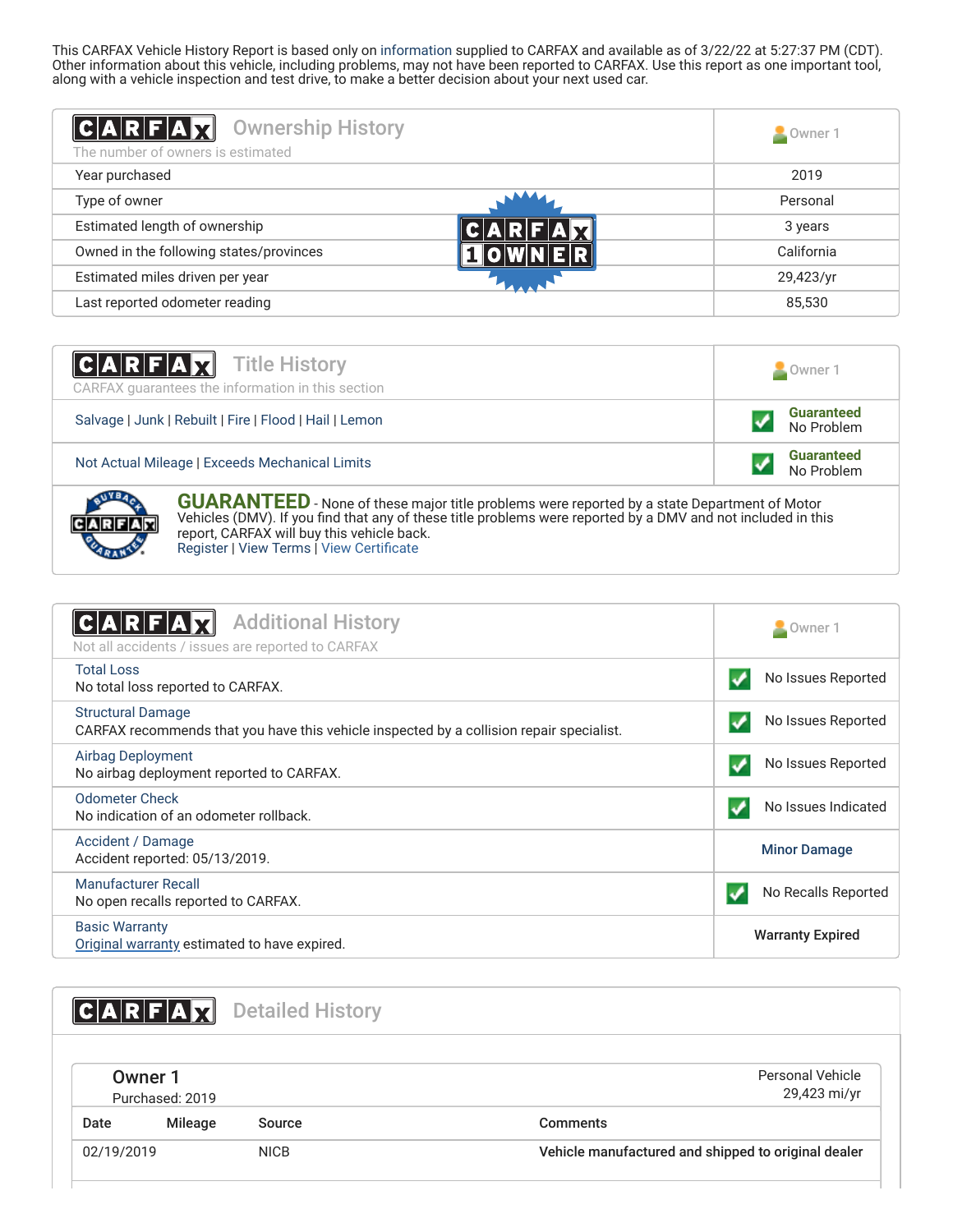| 02/19/2019                                                                      | 18     | Audi Lehi<br>Lehi. UT<br>801-852-5300<br>audilehi.com<br>4.6 / 5.0<br>36 Verified Reviews<br>36 Customer Favorites | C Vehicle serviced<br>- Pre-delivery inspection completed<br>- Vehicle washed/detailed<br>- Nitrogen fill tires                                                                        |  |  |
|---------------------------------------------------------------------------------|--------|--------------------------------------------------------------------------------------------------------------------|----------------------------------------------------------------------------------------------------------------------------------------------------------------------------------------|--|--|
| 02/23/2019                                                                      |        | California<br><b>Inspection Station</b>                                                                            | Passed emissions inspection                                                                                                                                                            |  |  |
| 02/23/2019                                                                      | 25     | California<br>Motor Vehicle Dept.<br>Irvine, CA                                                                    | <b>Odometer reading reported</b>                                                                                                                                                       |  |  |
| 04/11/2019                                                                      |        | California<br>Motor Vehicle Dept.<br>Irvine, CA                                                                    | Title issued or updated<br>- First owner reported<br>- Titled or registered as personal vehicle<br>- Loan or lien reported                                                             |  |  |
| 05/13/2019                                                                      |        | Damage Report                                                                                                      | Accident reported: minor damage<br>S - Vehicle involved in a rear-end collision with another<br>motor vehicle<br>- Damage to front<br>- Airbags did not deploy                         |  |  |
|                                                                                 |        |                                                                                                                    | <b>Damage Severity Scale (i)</b>                                                                                                                                                       |  |  |
| <b>CARFAX HAS</b>                                                               |        |                                                                                                                    | <b>MINOR</b><br><b>MODERATE</b><br><b>SEVERE</b>                                                                                                                                       |  |  |
| <b>THE MOST</b><br><b>ACCIDENT &amp;</b><br><b>DAMAGE</b><br><b>INFORMATION</b> |        |                                                                                                                    | <b>Damage Location</b><br><b>FRONT</b><br><b>LEFT</b><br><b>RIGHT</b><br><b>REAR</b>                                                                                                   |  |  |
| 11/22/2019                                                                      | 19,102 | Audi Fletcher Jones<br>Costa Mesa, CA<br>949-791-1500                                                              | Minor damage is usually cosmetic,<br>including dents or scratches to the<br>vehicle body.<br>Vehicle serviced<br>- Maintenance inspection completed<br>- 20,000 mile service performed |  |  |
|                                                                                 |        | audifletcherjones.com<br>4.0 / 5.0<br>53 Verified Reviews<br>38 Customer Favorites                                 | - Tire condition and pressure checked                                                                                                                                                  |  |  |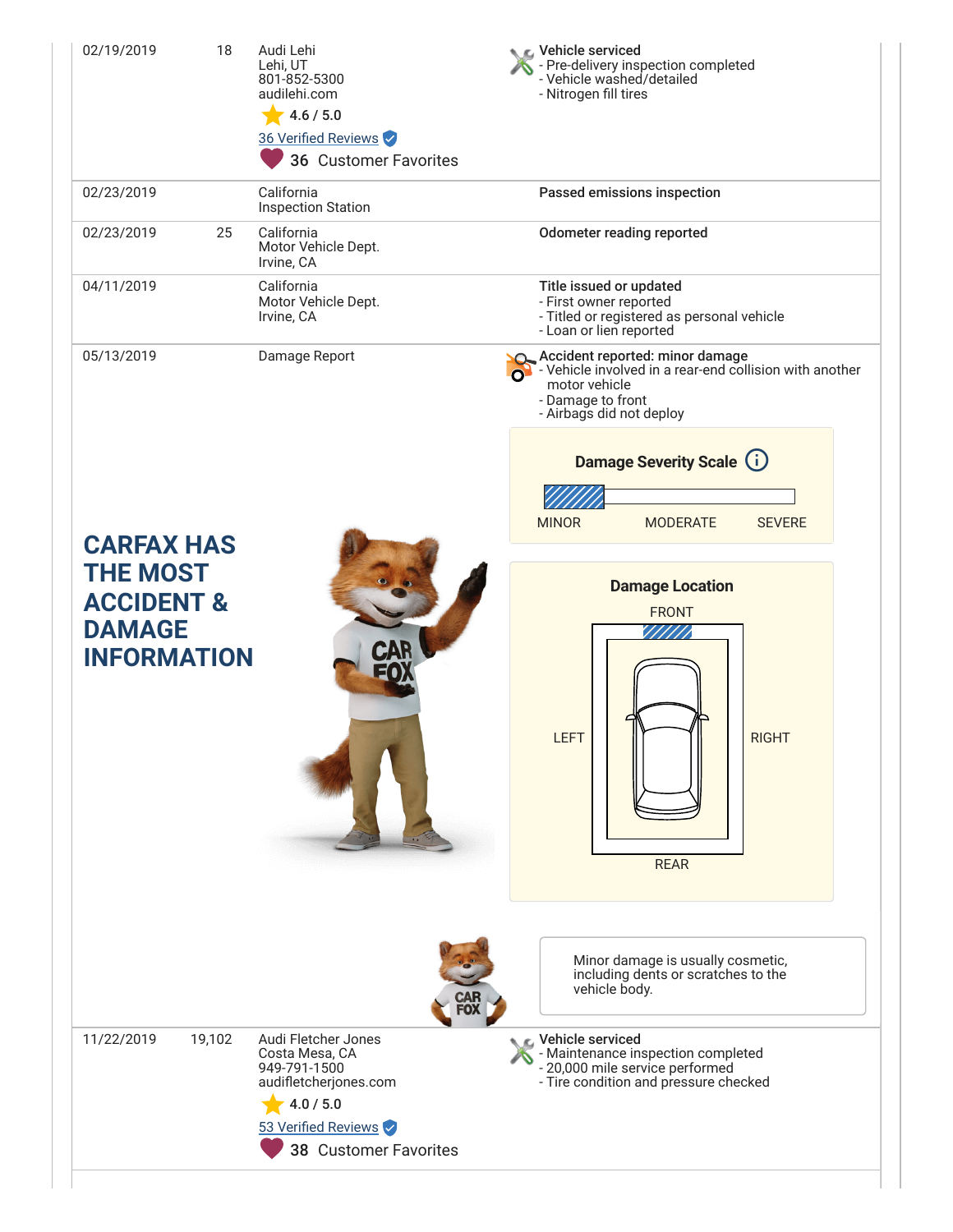| 04/09/2020 | 29,063 | Audi Fletcher Jones<br>Costa Mesa, CA<br>949-791-1500<br>audifletcherjones.com<br>4.0 / 5.0<br>53 Verified Reviews<br>38 Customer Favorites             | ic⊾ Vehicle serviced<br>- Maintenance inspection completed<br>- 30,000 mile service performed<br>- Antenna replaced<br>- Brake fluid flushed/changed<br>- Drivability/performance checked                                                                           |
|------------|--------|---------------------------------------------------------------------------------------------------------------------------------------------------------|---------------------------------------------------------------------------------------------------------------------------------------------------------------------------------------------------------------------------------------------------------------------|
| 06/30/2020 | 36,447 | Audi Fletcher Jones<br>Costa Mesa, CA<br>949-791-1500<br>audifletcherjones.com<br>4.0 / 5.0<br>53 Verified Reviews<br>38 Customer Favorites             | C Vehicle serviced<br>- Recommended maintenance performed<br>- Maintenance inspection completed<br>- Oil and filter changed<br>- Tires rotated<br>- Four tires balanced<br>- Four tires mounted<br>- Computer reprogrammed<br>- Tire condition and pressure checked |
| 11/03/2020 | 46,775 | Audi Fletcher Jones<br>Costa Mesa, CA<br>949-791-1500<br>audifletcherjones.com<br>4.0 / 5.0<br>53 Verified Reviews<br>38 Customer Favorites             | Vehicle serviced<br>- Maintenance inspection completed<br>- 50,000 mile service performed<br>- Brake fluid flushed/changed<br>- Tire condition and pressure checked<br>- Oil and filter changed                                                                     |
| 01/05/2021 |        | Rally Sport Engineering Inc<br>Costa Mesa, CA<br>949-548-0978<br>rallysportengineering.com<br>5.0 / 5.0<br>10 Verified Reviews<br>19 Customer Favorites | ९ Vehicle serviced<br>Antifreeze/coolant flushed/changed                                                                                                                                                                                                            |
| 03/15/2021 | 56,790 | Audi Lehi<br>Lehi, UT<br>801-852-5300<br>audilehi.com<br>4.6 / 5.0<br>36 Verified Reviews<br>36 Customer Favorites                                      | Vehicle serviced<br>Maintenance inspection completed<br>- Oil and filter changed                                                                                                                                                                                    |
| 05/24/2021 | 66,613 | Audi Mission Viejo<br>Mission Viejo, CA<br>949-218-5050<br>audimv.com<br>3 Customer Favorites                                                           | ic⊾ Vehicle serviced<br>- Maintenance inspection completed<br>- 60,000 mile service performed<br>- Exterior trim checked<br>- Tire condition and pressure checked                                                                                                   |
| 10/15/2021 | 76,471 | Rally Sport Engineering Inc<br>Costa Mesa, CA<br>949-548-0978<br>rallysportengineering.com<br>5.0 / 5.0<br>10 Verified Reviews<br>19 Customer Favorites | Vehicle serviced<br>- Oil and filter changed                                                                                                                                                                                                                        |
| 12/28/2021 |        | Rally Sport Engineering Inc<br>Costa Mesa, CA<br>949-548-0978<br>rallysportengineering.com<br>5.0 / 5.0<br>10 Verified Reviews<br>19 Customer Favorites | Vehicle serviced<br>S - Oil and filter changed                                                                                                                                                                                                                      |
| 02/03/2022 |        | California<br>Motor Vehicle Dept.<br>Glendale, CA                                                                                                       | Title issued or updated<br>- Loan or lien reported                                                                                                                                                                                                                  |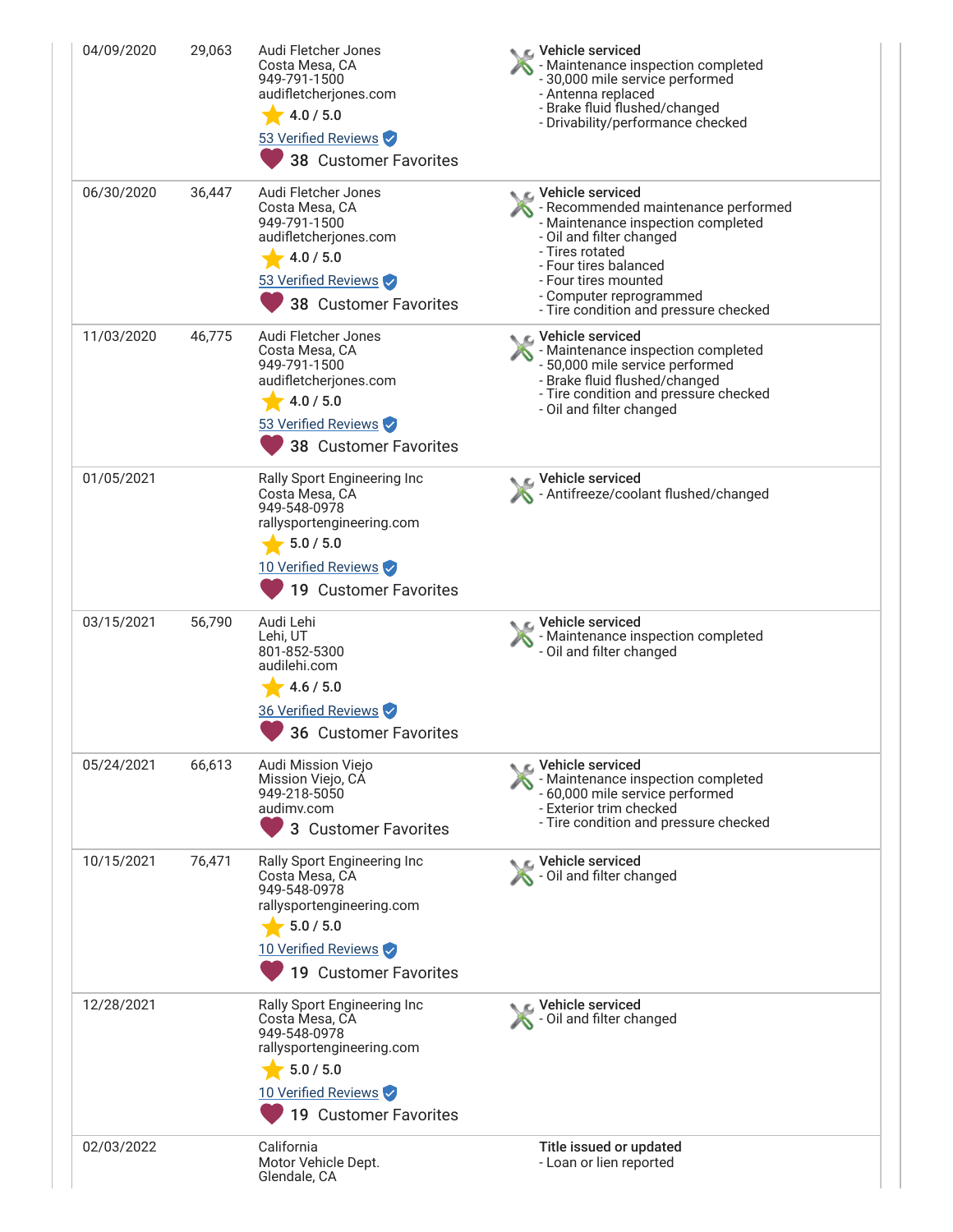

at [www.carfaxonline.com.](http://www.carfaxonline.com/)



## Accident Indicator

CARFAX receives information about accidents in all 50 states, the District of Columbia and Canada.

Not every accident is reported to CARFAX. As details about the accident become available, those additional details are added to the CARFAX Vehicle History Report. CARFAX recommends that you have this vehicle inspected by a qualified mechanic.

- According to the National Safety Council, Injury Facts, 2015 edition, 8% of the 254 million registered vehicles in the U.S. were involved in an accident in 2013. Over 74% of these were considered minor or moderate.
- This CARFAX Vehicle History Report is based only on information supplied to CARFAX and available as of 3/22/22 at 5:27:37 PM (CDT). Other information about this vehicle, including problems, may not have been reported to CARFAX. Use this report as one important tool, along with a vehicle inspection and test drive, to make a better decision about your next used car.

# Damage Severity

Damage events result in one of the following severity levels:

- Minor: Generally, minor damage is cosmetic (including dents or scratches), may only require reconditioning, and typically does not compromise a vehicle's operation and/or safety.
- Moderate: Moderate damage may affect multiple components of the vehicle and may impair the vehicle's operation and/or safety.
- Severe: Severe damage usually affects multiple components of the vehicle and is likely to compromise the vehicle's operation and/or safety.

CARFAX recommends getting a pre-purchase inspection at a certified collision repair facility.

### First Owner

When the first owner(s) obtains a title from a Department of Motor Vehicles as proof of ownership.

### Ownership History

CARFAX defines an owner as an individual or business that possesses and uses a vehicle. Not all title transactions represent changes in ownership. To provide estimated number of owners, CARFAX proprietary technology analyzes all the events in a vehicle history. Estimated ownership is available for vehicles manufactured after 1991 and titled solely in the US including Puerto Rico. Dealers sometimes opt to take ownership of a vehicle and are required to in the following states: Maine, Massachusetts, New Jersey, Ohio, Oklahoma, Pennsylvania and South Dakota. Please consider this as you review a vehicle's estimated ownership history.

### Title Issued

A state issues a title to provide a vehicle owner with proof of ownership. Each title has a unique number. Each title or registration record on a CARFAX report does not necessarily indicate a change in ownership. In Canada, a registration and bill of sale are used as proof of ownership.